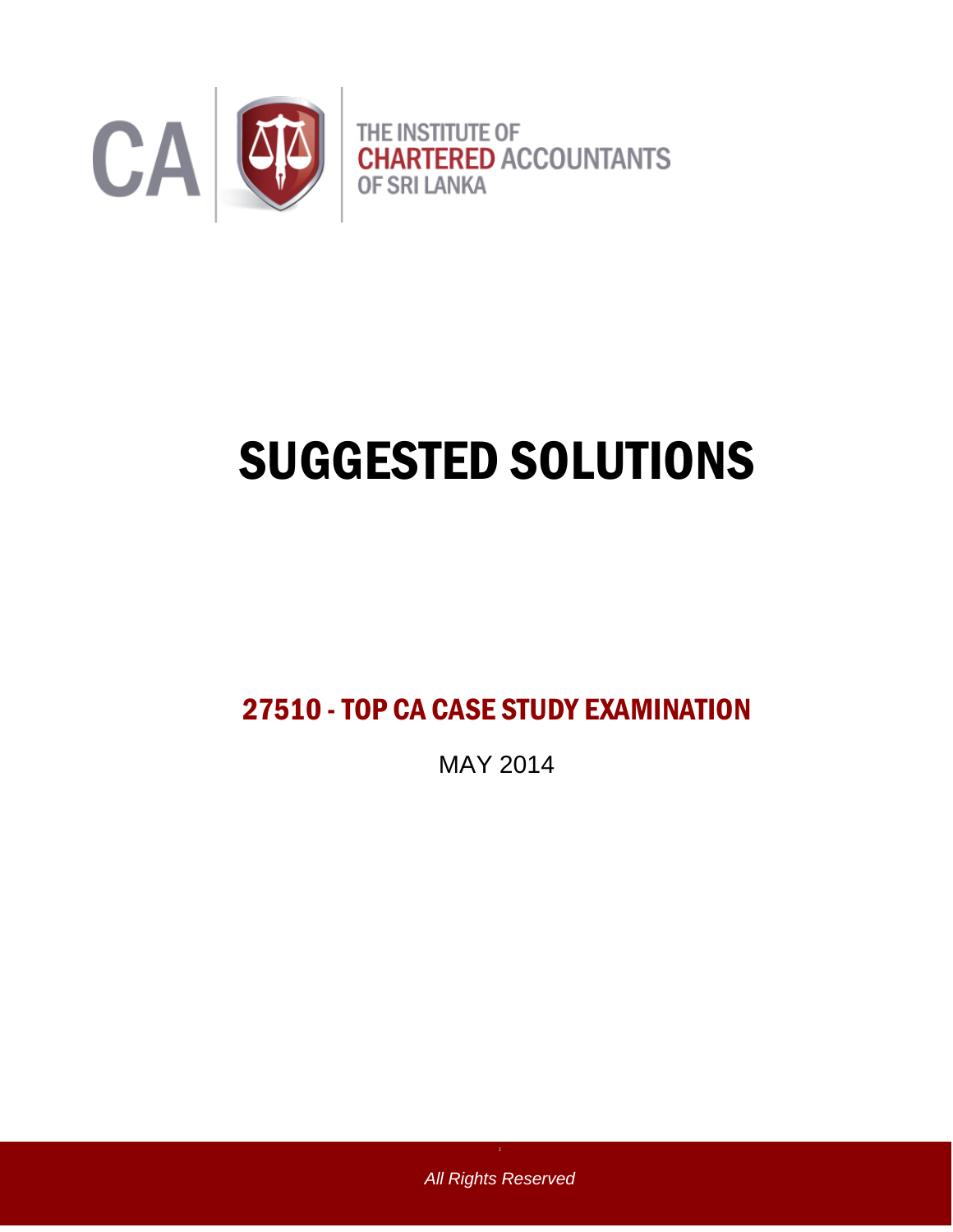# **Question 01**

**Assuming that you are the CEO of Hamson Group,**

**1. Draft an environmental analysis for Hamson Group considering the impact of proposed business strategies referring to future trends in hotel and Leisure sector.**

# **(18 marks)**

- Candidates are expected to perform a PEST and SWOT analysis
- Referring to the Advance Information provided and as per their references, candidates are expected to come out with lucrative investment opportunities available in the hotel and leisure sector in Sri Lanka
- Candidates are expected to critically evaluate current trends in the hotel and leisure sector by doing an external environmental scan (Opportunities and Threats)
- Drawing from the answers provided in the above 3 questions, candidates are required to identify and report including the strategic priorities to explore and penetrate new business ventures related to hotel and leisure sector.

Students are required to describe the impact of different factors which affect the business environment using two environmental analysis models.

*(Following points can be used as guidance for the expected answer)*

# **01 PEST Analysis**

# **Economic factors**

- The industry is largely benefitted by rapid infrastructure development and transport facilities such as domestic highway network and air transport, supporting efficient tourist mobilization
- The development of domestic infrastructure facilities, strategic investments by global hotel chains, promotional campaigns, new tourist attractions and identified zones in the Northern and Eastern Provinces for tourism development activities, gave Sri Lanka a stronger stand in international promotions.
- Rising per capita income and higher disposable income of Sri Lankans
- Lower interest rates that promotes investments
- Tax benefits and exemptions allowed for leisure sector
- Rapid development of the hotel and leisure sector after war.
	- o As example, Tourism sector passed the landmark of more than one million tourist arrivals in 2012 and 1.2 million in 2013, growing in line with the targets set for the sector.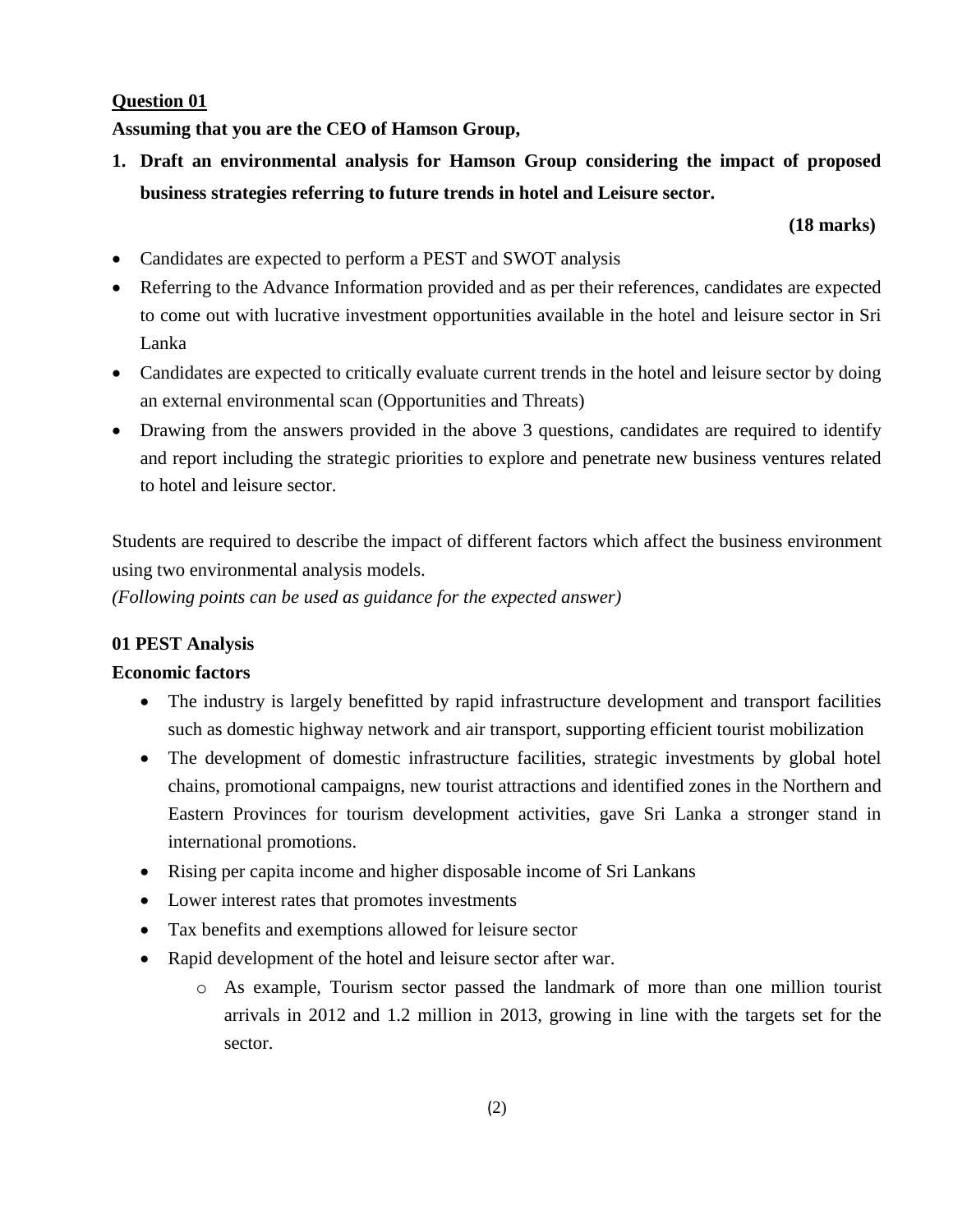- o Earnings from tourism exceeded US Dollar 1 billion, the highest amount recorded within a year, recording a growth of 25 per cent
- Tourism Development Zones in Kalpitiya, Kuchchaveli and Yala are being promoted for investment with a view to developing tourism on different themes. As an example, a hotel that came under the Kuchchaveli tourism development project was completed with an investment of Rs. 850 million adding luxury rooms
- Attraction of foreign investors for hotel sector
	- o E.g. Shangri-La Asia Limited
- Sri Lanka Tourism Development Authority (SLTDA) together with the Urban Development Authority (UDA) continued its tourism zone identification process in the districts of Mulativu, Mannar and Jaffna in the Northern Province.
- Sudden economic down turn might create adverse impact on the industry

# **Political factors**

- Government intervention to promote and nurture the hotel sector targeting of 2.5 million tourists and recording earnings of US dollars 2.75 billion from tourism by 2016 remained the main focus of the industry.
- Positive prospects in "Mahinda Chinthana" to promote and develop tourism sector in Sri Lanka facilitating the National Tourism Strategy introduced in 2011 to develop the tourism sector.
- Promotional activities conducted by the government in 25 trade and travel fairs worldwide with travel industry participation in direct market promotions that were held in the UK, China, Germany, India and the Netherlands and other countries.
- Regulations imposed by the government in respect of minimum room rates for each class of hotels.
- Impact of national tourisms strategy– with the steps taken by the policy makers towards restructuring and improving the sector.
- Launch of Sri Lanka travel and tourism club in collaboration with Ministry of Economic Development to develop tourism
- Stable political environment of the country.

# **Social factors**

- Increasing trend of domestic tourism as a result of increasing living standard of people.
- Tendency of guest arrival from European countries
- Cultural changes due to expansion of the tourism industry
- Shortage of skilled labor in the industry restrict the fast development of hotel and leisure sector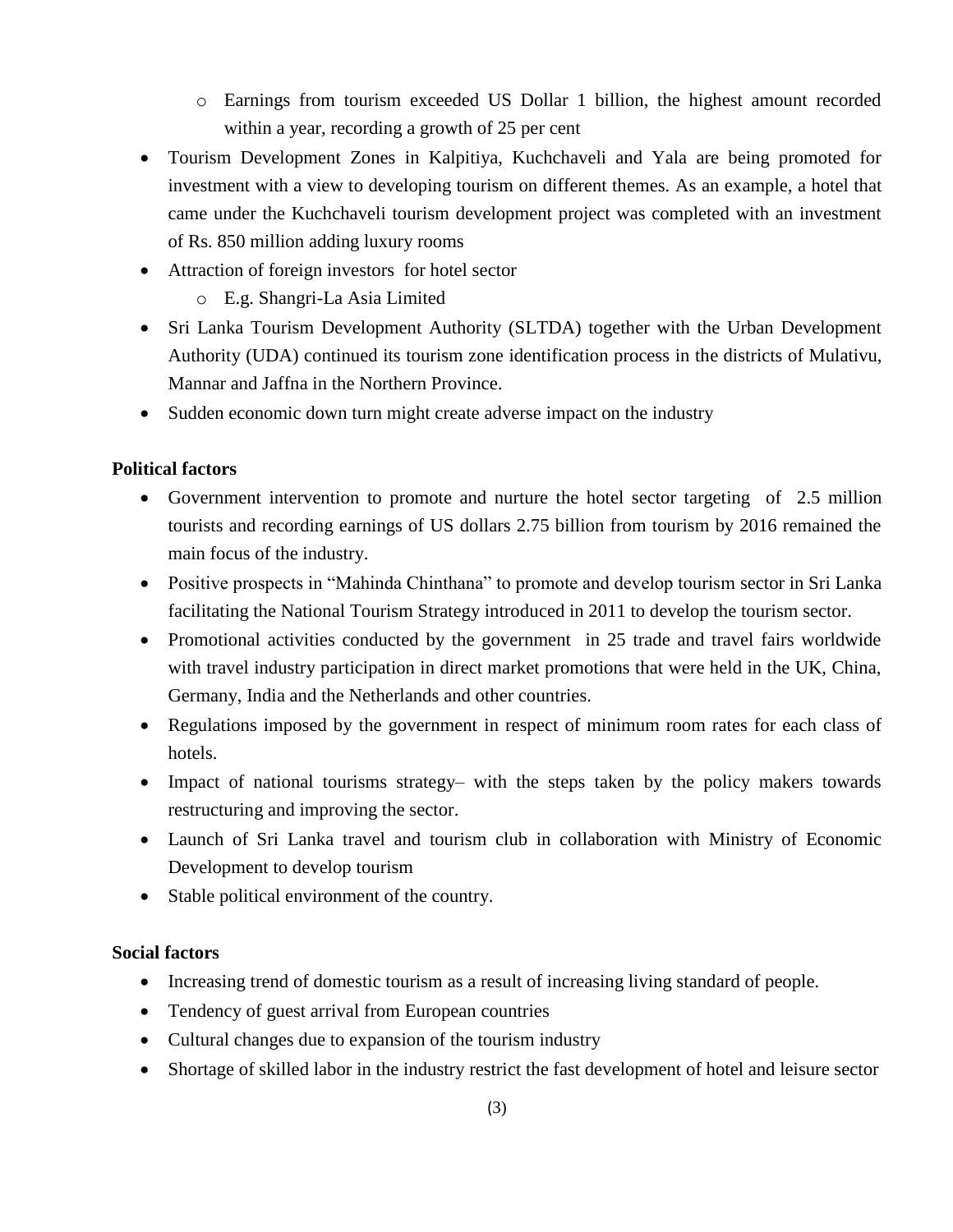Anuradhapura is one of the cities identified by SLTDA and it is in the cultural triangle in Sri Lanka to promote tourism

# **Technological**

- Higher rate of growth in technology reduces the cost of transactions. e.g online banking and payment systems
- Promotions of credit cards for hotel and leisure sector leads to develop domestic tourism
- Use of highly technological equipment reduce the overhead cost of hotels with more focus on customer neads
- Use of social media marketing reduces the promotional cost.

# **02 SWOT Analysis**

# **Strengths**

- Hamson Group (HG) is a large scale conglomerate established sixty years ago having a solid foundation in diversified businesses.
- Well established company with strong financial background
- Hands on experience in Hotel and leisure sector
- Diversified business that provide supporting services for the hotel and leisure sector such as Hamson healthcare and transport service

# **Weaknessess**

- Since it is a family owned business, there may be governance issues that need to be considered
- High diversity in the group
- Lack of contingent plan for sensitivity of the industry
- Lack of skilled labor
- High fixed overhead

# **Opportunities**

- Peaceful environment in the country helps to promote local and international tourism.
- Beautiful costal natural environment in the country
- Diversity of Weather Cnditions within a short distance in the country
- Lower cost of labor
- Low cost destination for foreigners due to exchange rate differences
- Development of expressway network over the country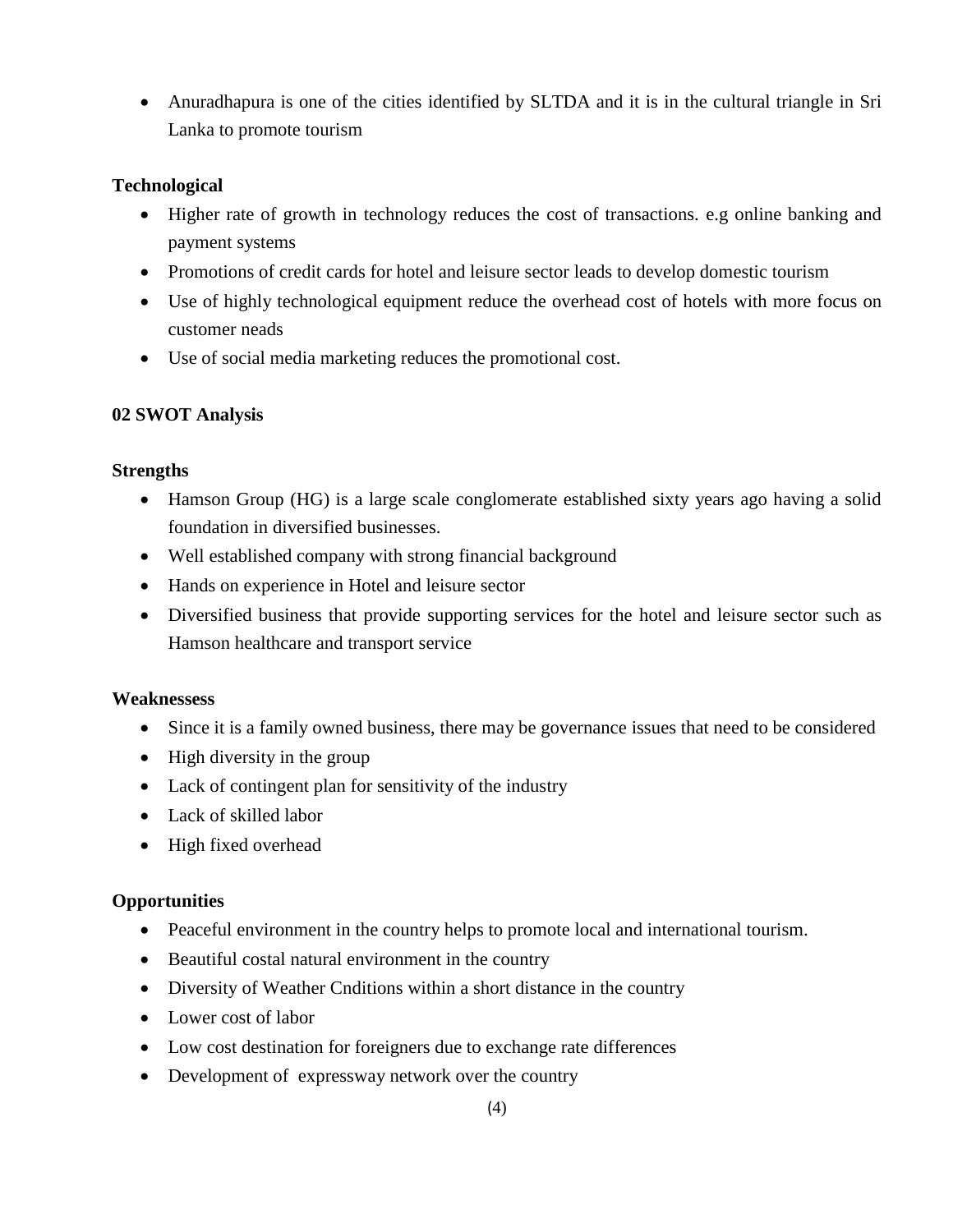# **Threats**

- Inadequate transport network and tourism infrastructure
- Cultural and legal barriers to promote innovative games relating to hotel and leisure sector
- High competition locally and internationally
- High promotions for foreign tourism among Sri Lankans
- Internationally created negative image of the county (international human right concerns)
- Since the industry is highly sensitive to the present political environment, unexpected political developments/communal clashes can create a big impact to the sector

# **Emerging trends in hotel and leisure sector**

- World tourism more focused on Eco tourism
- World class conferences held in Sri Lanka will promote national tourism for coming years
- International relationships improve the prospects in tourism
- Construction of express network over the country facilitates tourism

# **Question 02**

**Assuming that you are the CEO of Hamson Group,**

**2. Prepare a report encompassing above proposals to submit to the next board meeting.**

**Your report should include financial analysis of the viability of projects and other factors to be considered. Your answer must be justified through prioritizing the best option to be implemented and which will maximize the shareholders wealth.** 

**(65 marks)**

- Candidates are required to support their arguments by providing accounting and financial analysis in order to consider and select a project which will justify the future prospects and strategic priories of Hamson Group for its sustainable development.
- Answer should be presented in the coporate report format and it should mainly include Executive summary, Introduction, Analysis, Conclusion and recommendations.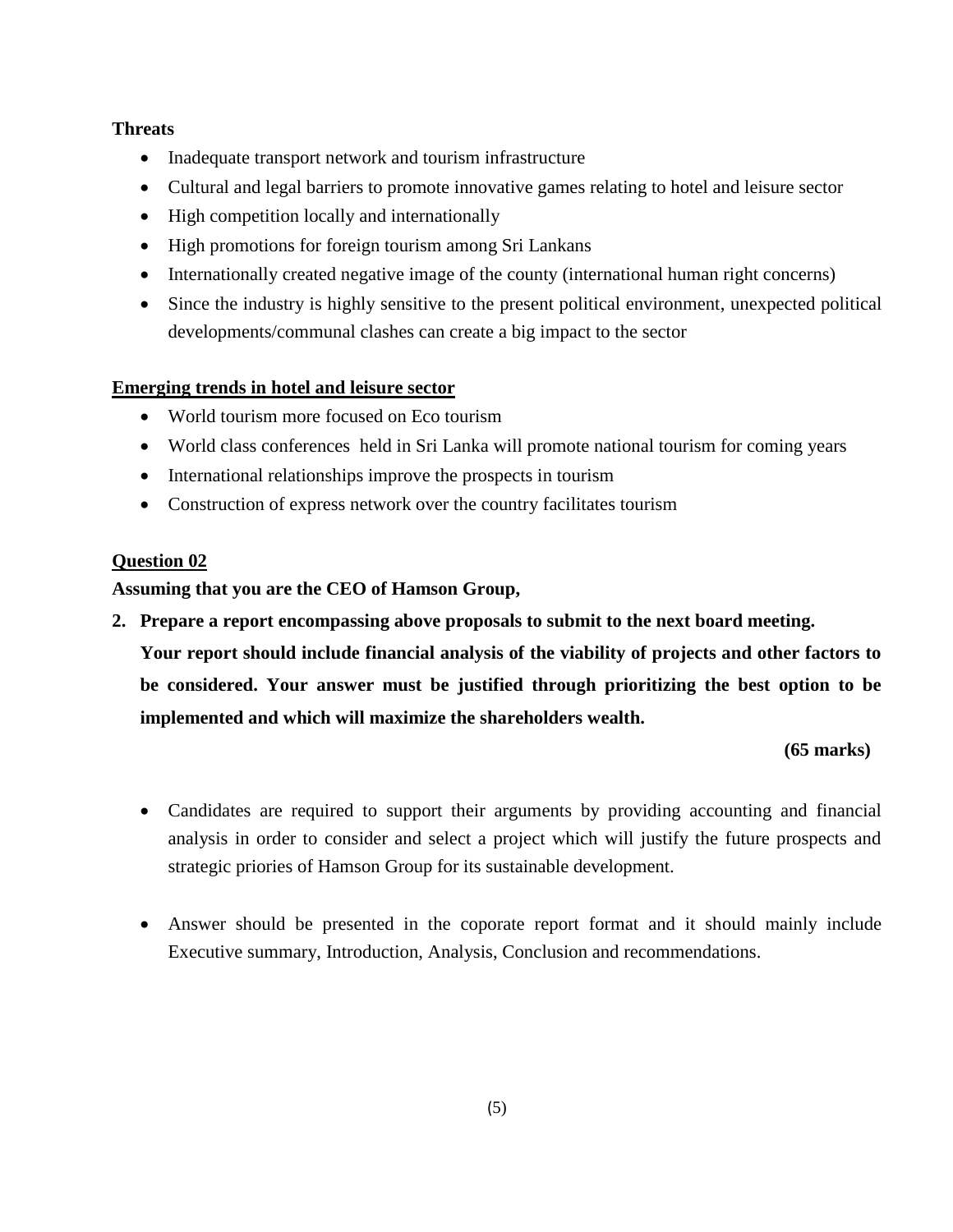• Marks are allocated for the following areas

| Total                         | $= 65$ marks |
|-------------------------------|--------------|
| Conclusion and recommendation | $=$ 5 marks  |
| Pros and cons of each options | $=15$ marks  |
| Anuradhapura hotel project    | $=$ 20 marks |
| Rangiri hotel acquisition     | $=$ 20 marks |
| <b>Reporting Format</b>       | $=$ 5 marks  |
|                               |              |

Following information and calculations can be used to support your answer.

# **Rangiri Hotel Ltd Acquisition Project**

Students are required to work out the valuation of the business based on the Dividend Growth Model approach and Forecasted Cash Flow technique.

| Year                          | 2013                   | 2012      | 2011    | 2010    | 2009    |
|-------------------------------|------------------------|-----------|---------|---------|---------|
| Profit<br>Ordinary<br>for     |                        |           |         |         |         |
| Shareholders (Rs. '000)       | 231,815                | 227,385   | 180,849 | 208,199 | 157,910 |
| Equity                        | 1,167,939              | 1,144,758 | 956,220 | 842,286 | 709,039 |
| <b>ROE</b>                    | 19.8%                  | 19.8%     | 18.9%   | 24.7%   | 22.2%   |
| <b>EPS</b>                    | 5.15                   | 5.05      | 5.05    | 5.78    | 4.39    |
| <b>DPS</b>                    | 4.636                  | 1.263     | 1.859   | 2.082   | 1.75    |
| Payout ratio                  | 90%                    | 25%       | 37%     | 36%     | 40%     |
| Retention ratio               | 10%                    | 75%       | 63%     | 64%     | 60%     |
| Growth                        | 0.0198                 | 0.1485    | 0.1191  | 0.1581  | 0.1332  |
|                               |                        |           |         |         |         |
| Weights                       | 1                      | 0.4       | 0.16    | 0.06    | 0.03    |
| Weighted growth rate          | 0.0198                 | 0.0594    | 0.0191  | 0.0095  | 0.004   |
| Average growth rate           | 11%                    |           |         |         |         |
| Expected rate of return by    | 26%                    |           |         |         |         |
| shareholders<br>similar<br>in |                        |           |         |         |         |
| businesses                    |                        |           |         |         |         |
| Price per share               | $4.64*(1.11)$ /<br>$=$ |           |         |         |         |
|                               | $(0.26 - 0.11)$        |           |         |         |         |
|                               | $=$ Rs. 34.34          |           |         |         |         |

# **Computation of Return on Equity**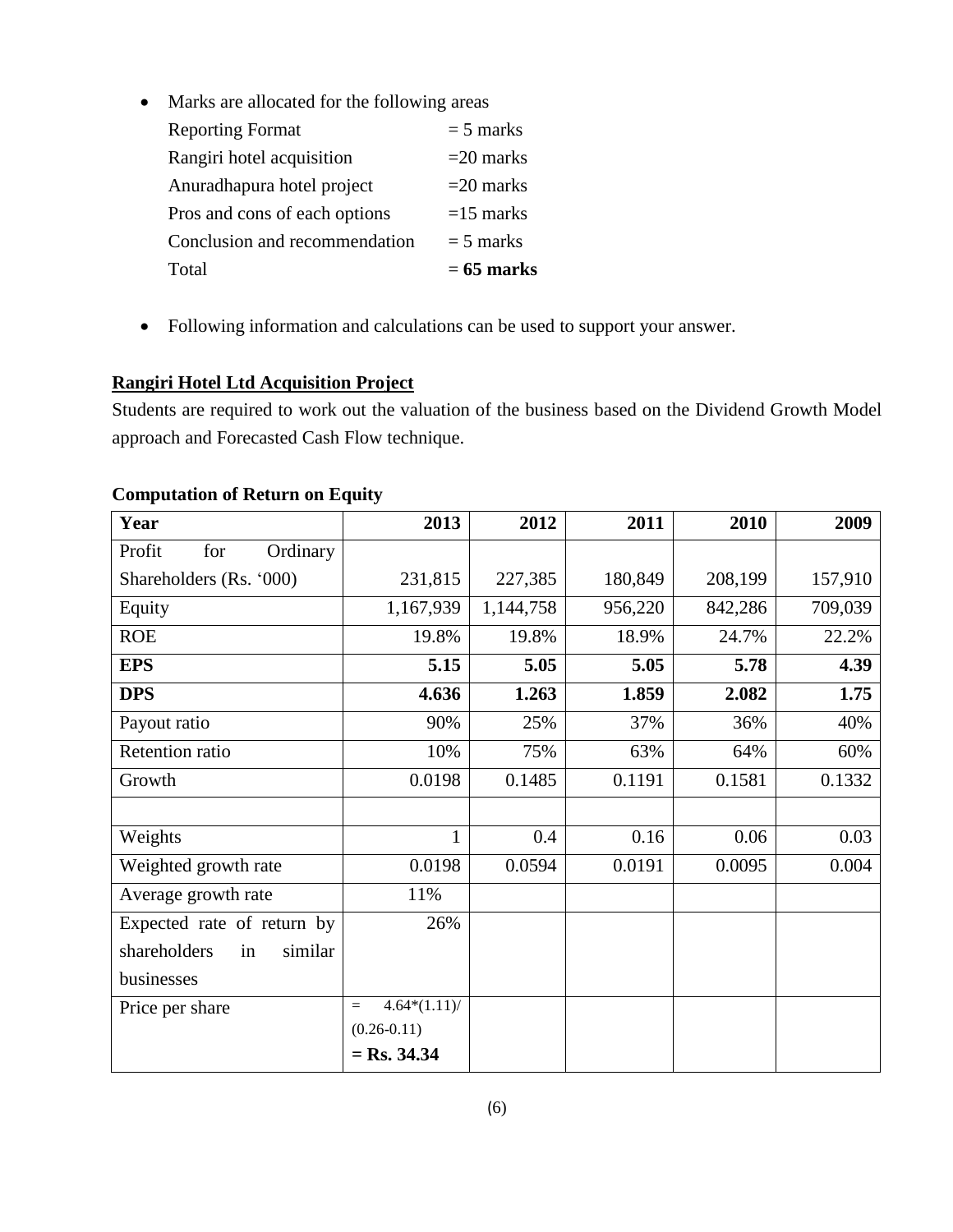| No: of shares                  | 45,000,000  |  |  |
|--------------------------------|-------------|--|--|
|                                |             |  |  |
| Total value of shares (Rs.     |             |  |  |
| Dividend<br>(000)<br>per<br>as |             |  |  |
| Growth Model                   | 154,530,000 |  |  |
| Book value per share           | Rs. 25.95   |  |  |
| Total value of shares (Rs.     |             |  |  |
| '000) as per book value        | 1,167,939   |  |  |

# **Forecasted cash flows for next five years (Rs. '000)**

|                                                            | 2014              |        | 2015         |         | 2016    | 2017    | 2018      |
|------------------------------------------------------------|-------------------|--------|--------------|---------|---------|---------|-----------|
| Operating<br>Profit<br><b>Net</b>                          | 253,470           |        | 278,817      | 306,699 |         | 337,368 | 371,105   |
| After Tax (NOPAT)                                          |                   |        |              |         |         |         |           |
| Add: Depreciation                                          | 55,000            |        | 60,000       |         | 60,000  | 70,000  | 70,000    |
| <b>WC</b><br>Increase<br>Less:<br>in                       | (25,750)          |        |              |         |         | (5,800) |           |
| requirement                                                |                   |        |              |         |         |         |           |
| Cash from operations                                       | 282,720           |        | 338,817      |         | 366,699 | 401,568 | 441,105   |
| Cash flows are growing                                     |                   |        |              |         |         |         | NCF/COC   |
| for the future periods                                     |                   |        |              |         |         |         | 1,917,847 |
| Discount Rate (23%)                                        | 1                 |        | 0.81<br>0.66 |         | 0.54    | 0.44    |           |
| <b>Present Value</b>                                       | 282,720           |        | 274,441      |         | 242,021 | 216,846 | 1,037,939 |
| <b>Net Present Value</b>                                   | 2,053,967         |        |              |         |         |         |           |
| Less: Debt                                                 | (179, 786)        |        |              |         |         |         |           |
|                                                            | 1,874,181         |        |              |         |         |         |           |
| Value per share                                            | 41.65             |        |              |         |         |         |           |
| Calculation of WACC for business valuation of Rangiri Ltd. |                   |        |              |         |         |         |           |
| Tax rate - 32%                                             |                   |        |              | Weights |         |         |           |
| Average Cost of Debt                                       | $(17\% X(1-.32))$ |        |              |         |         |         |           |
|                                                            |                   | 11.56% |              | 20%     |         |         |           |
| Cost of equity                                             |                   | 26%    |              | 80%     |         |         |           |
| <b>WACC</b>                                                |                   | 23%    |              |         |         |         |           |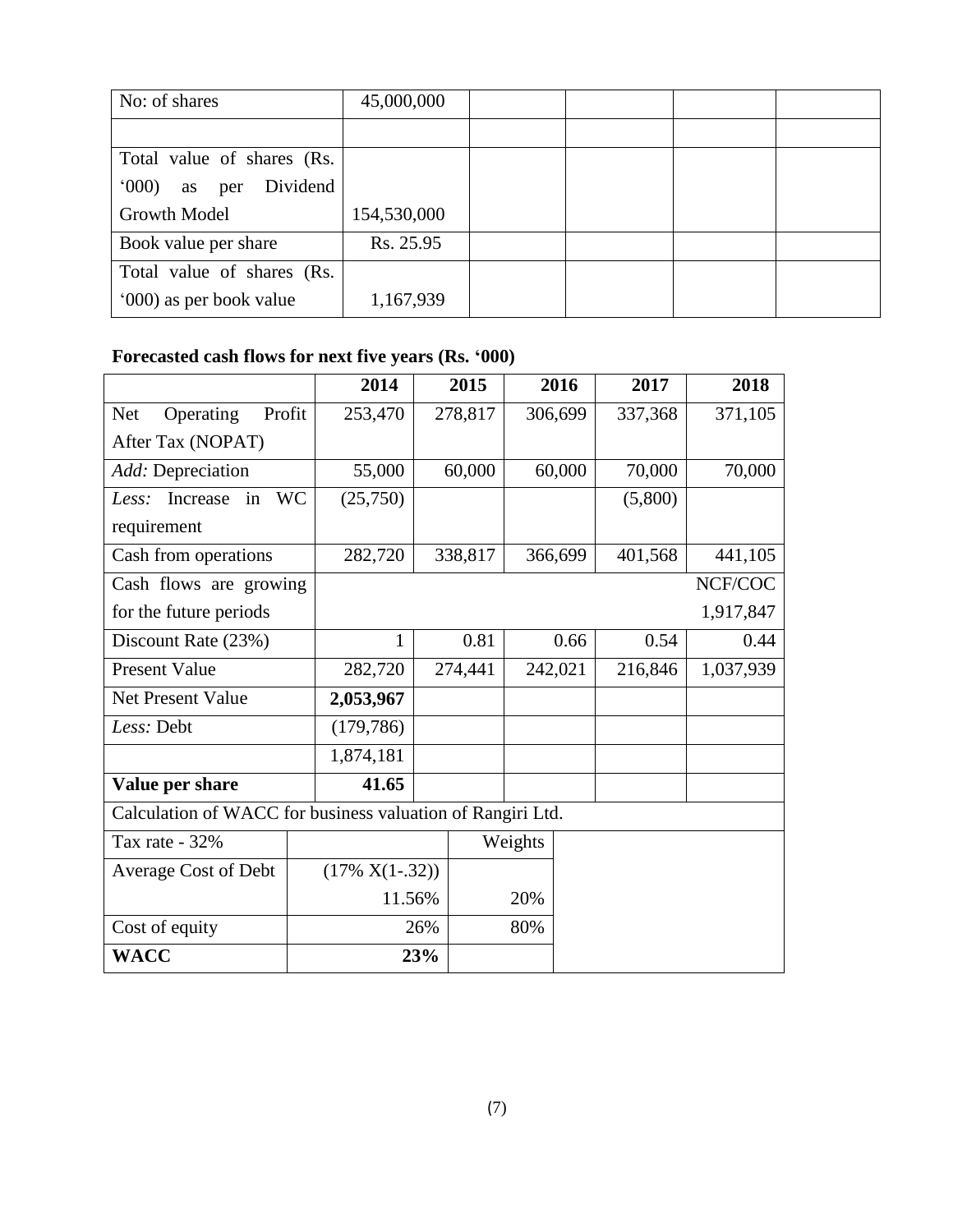# **Anuradhapura Hotel Project**

Candidates are required to perform a comprehensive project appraisal relevant to the Anuradapura Hotel Project. They should justify the answer by:

- Applying the NPV decision criterion
- Applying other DCF criteria with strong justification (e.g. IRR)
- In addition to above, applying conventional investment decision criterion like Payback Period will also be accepted as supporting justification.

|                       | No: of |             |               |               |               |               |
|-----------------------|--------|-------------|---------------|---------------|---------------|---------------|
| <b>Room type</b>      | rooms  | 2017        | 2018          | 2019          | 2020          | 2021          |
| Traditional           | 110    | 20,000      | 22,000        | 24,200        | 26,620        | 29,282        |
|                       |        |             |               |               |               |               |
|                       |        | 475,200,000 | 522,720,000   | 574,992,000   | 632,491,200   | 695,740,320   |
|                       |        |             |               |               |               |               |
| Cottage/Double        | 10     | 30,000      | 33,000        | 36,300        | 39,930        | 43,923        |
|                       |        |             |               |               |               |               |
|                       |        | 64,800,000  | 71,280,000    | 78,408,000    | 86,248,800    | 94,873,680    |
|                       |        |             |               |               |               |               |
| <b>Cottage Single</b> | 10     | 25,000      | 27,500        | 30,250        | 33,275        | 36,603        |
|                       |        | 54,000,000  | 59,400,000    | 65,340,000    | 71,874,000    | 79,061,400    |
| Family                |        |             |               |               |               |               |
| bungalows             | 20     |             | 60,000        | 66,000        | 72,600        | 79,860        |
|                       |        |             |               |               |               |               |
|                       |        |             | 259,200,000   | 285,120,000   | 313,632,000   | 344,995,200   |
|                       |        |             |               |               |               |               |
| Room rental           |        | 594,000,000 | 912,600,000   | 1,003,860,000 | 1,104,246,000 | 1,214,670,600 |
|                       |        |             |               |               |               |               |
| Food                  |        | 112,000,000 | 121,000,000   | 187,000,000   | 199,000,000   | 243,000,000   |
| Total revenue         |        | 706,000,000 | 1,033,600,000 | 1,190,860,000 | 1,303,246,000 | 1,457,670,600 |
|                       |        |             |               |               |               |               |
| Operating expenses    |        | 523,000,000 | 610,000,000   | 742,000,000   | 787,000,000   | 825,000,000   |

# **NPV Calculation for the Anuradhapura Hotel Project**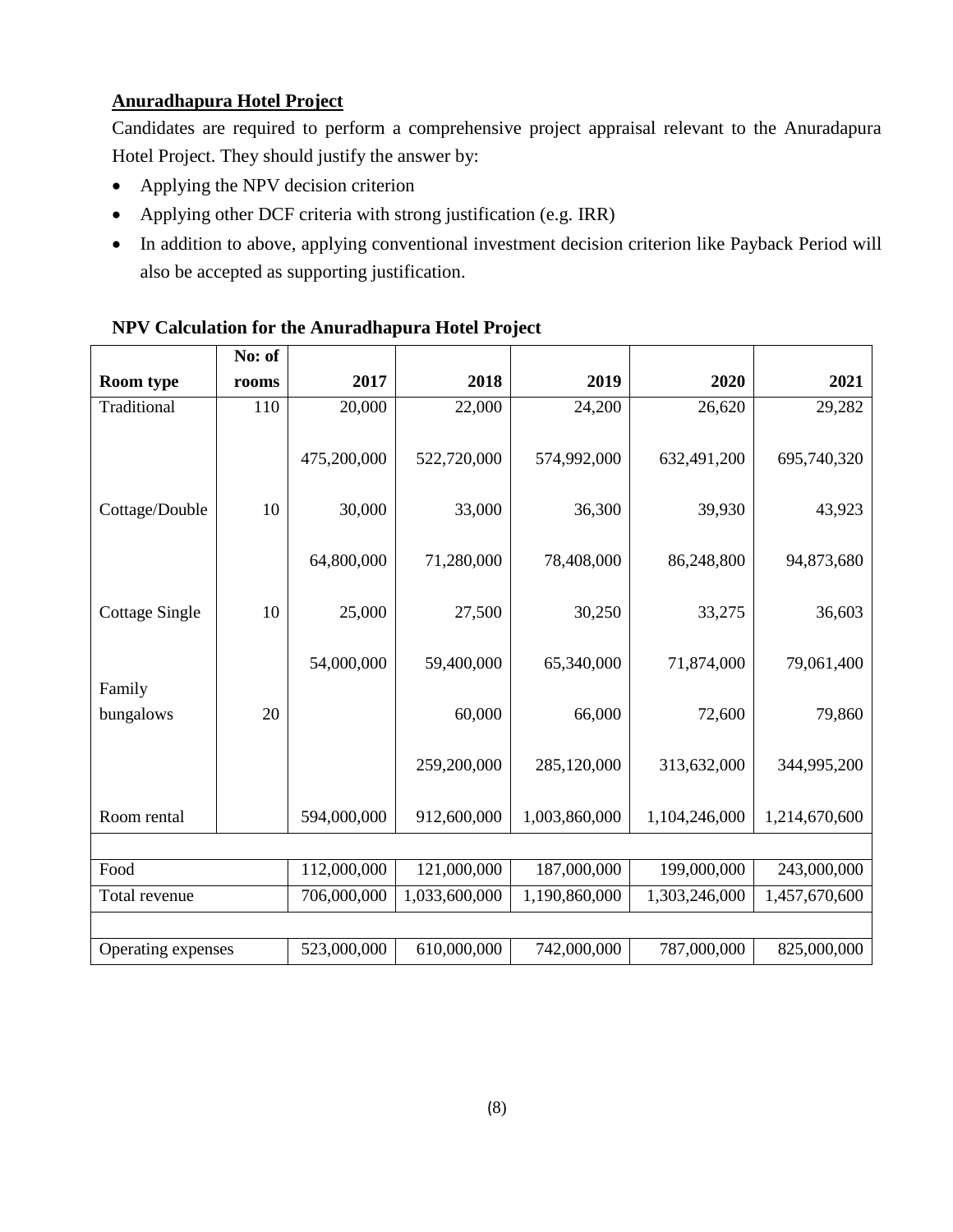| Rs. '000                  | 2015        | 2016       | 2017      | 2018      | 2019      | 2020      | 2021      | TV        |
|---------------------------|-------------|------------|-----------|-----------|-----------|-----------|-----------|-----------|
| Initial Investment        | (1,337,187) | (931, 458) | (274,000) |           |           |           |           |           |
| Revenue                   |             |            | 706,000   | 1,033,600 | 1,190,860 | 1,303,246 | 1,457,670 |           |
| <b>Operating Expenses</b> |             |            | (523,000) | (610,000) | (742,000) | (787,000) | (825,000) |           |
| Net CF                    | (1,337,187) | (931, 458) | (91,000)  | 423,600   | 448,860   | 516,246   | 632,670   |           |
| Discount Rate 23%         |             | 0.813      | 0.661     | 0.537     | 0.437     | 0.355     | 0.289     |           |
|                           | (1,337,187) | (757, 275) | (60, 151) | 227,473   | 196,152   | 183,267   | 182,841   | 2,189,171 |
| <b>NPV</b>                | 824,292     |            |           |           |           |           |           |           |

**Cash Flow Forecast for the Anuradapura Hotel Project**

# **Adjusted WACC for the construction of hotel project**

| Capital structure | Weights   | Rate | <b>WACC</b> |
|-------------------|-----------|------|-------------|
|                   |           |      |             |
| 14,517            | 0.72      | 0.26 | 0.1878      |
|                   |           |      |             |
| 3,036             | 0.15      | 0.13 | 0.0196      |
|                   |           |      |             |
| 2,543             | 0.13      | 0.16 | 0.0202      |
|                   |           |      |             |
| 20,096            | New WACCC |      | 23%         |

Further students are required to briefly discuss about the qualitative characteristics (pros and cons) of each investment/business option.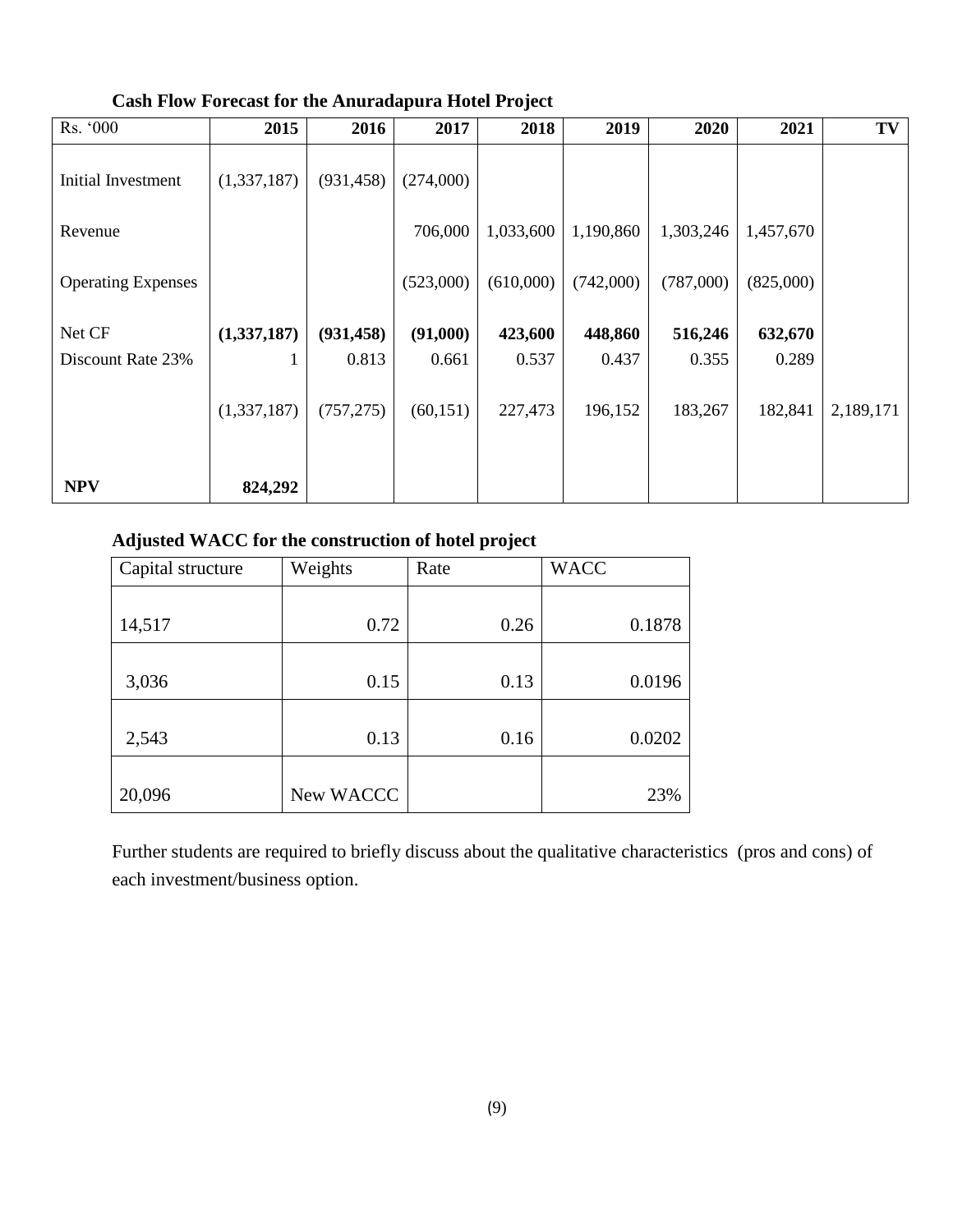| Rangiri Hotel | <b>Advantages</b>                           | <b>Disadvantages</b>                 |
|---------------|---------------------------------------------|--------------------------------------|
| Ltd           | No additional hiring cost/labor cost        | Higher bidding price offered by      |
| Acquisition   |                                             | Rangiri Ltd.                         |
| Project       | Minimum initial scope of work               | Conflict of interest among new       |
|               |                                             | management<br>existing<br>and        |
|               |                                             | employees and existing governance    |
|               |                                             | issues in Rangiri Ltd.               |
|               | Lower consumption of time and human         | Threat of competitive bidders (price |
|               | efforts                                     | war)                                 |
|               | Capitalizing the existing reputation        | Lack of information about the        |
|               |                                             | internal matters in Rangiri Ltd      |
|               | Acquiring assets lower that the market      | Difficulty of reaching a consensus   |
|               | value                                       | to determine a true value (decision  |
|               |                                             | to stop at a certain bargaining      |
|               |                                             | range)                               |
|               | Enjoying the existing customer base         | Complexity involved in the due       |
|               |                                             | diligence process                    |
|               | Healthy financial indicators of Rangiri     | $\ddot{\phantom{a}}$                 |
|               | Ltd.                                        |                                      |
|               | Synergistic benefits                        |                                      |
| Anuradhapura  | <b>Advantages</b>                           | <b>Disadvantages</b>                 |
| Hotel         | Financial<br>viability of<br>project<br>the | Uncertainty about the future         |
| Project       | because Positive NPV that maximizes         |                                      |
|               | shareholders wealth                         |                                      |
|               | Acceptable to all stakeholders with the     | Cash flow forecasts may not be       |
|               | emergence of the booming tourism            | realistic                            |
|               | sector in Sri Lanka                         |                                      |
|               | Consistent with the world environment       | Changes in the political             |
|               | protection initiatives (eco friendly,       | environment                          |
|               | value-added services)                       |                                      |
|               | Shareholder wealth maximization             | Cultural barriers due to project     |
|               |                                             | being located in the religious city  |
|               |                                             | and environmental issues             |

# **Advantages and Disadvantages of Each Project**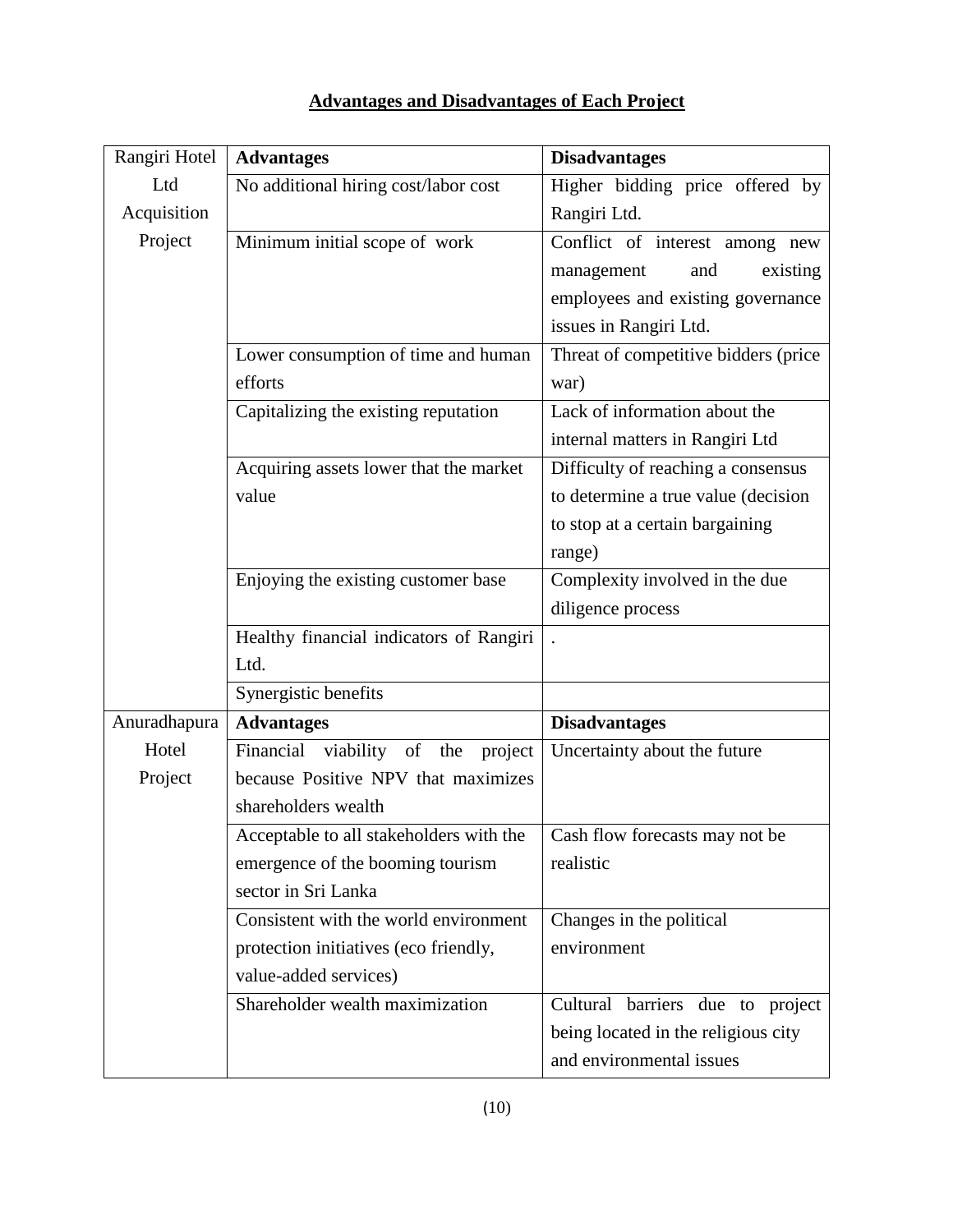| Contributing to the development of the  | Competition                                |
|-----------------------------------------|--------------------------------------------|
| economy by the way of creating new      |                                            |
| employment opportunities and earning    |                                            |
| foreign exchange                        |                                            |
| Locational advantage of world famous    | High level of fixed cost                   |
| Anuradhapura city and heritage          |                                            |
| Tax concessions and high rate of return | relating<br><b>Issues</b><br>project<br>to |
| on investment                           | management and implementation              |
| Help to be the leader in the hotel      |                                            |
| industry                                |                                            |

# **Conclusion and Recommendation**

| <b>Rangiri Hotel Ltd Acquisition Project</b> | Value Per Share                                            |  |  |
|----------------------------------------------|------------------------------------------------------------|--|--|
|                                              | Book Value Per Share: Rs. 25.95                            |  |  |
|                                              | Dividend Growth Model: Rs. 34.34                           |  |  |
|                                              | Present Value method : Rs. 41.65                           |  |  |
|                                              | Bidding Price : $Rs. 50 - Rs. 60$                          |  |  |
|                                              | Since bidding price range is higher than the real value of |  |  |
|                                              | a share, it is not recommended to acquire Rangiri Ltd.,    |  |  |
|                                              | If the student accepts this option, he/she should strongly |  |  |
|                                              | justify it with other qualitative facts.                   |  |  |
| Anuradapura Hotel Projectca                  | $NPV = Rs. 824,292,000$                                    |  |  |
|                                              | Positive NPV suggests the financial viability of the       |  |  |
|                                              | project. Therefore, it is recommended to proceed with      |  |  |
|                                              | the construction of Anuradapura Hotel Project.             |  |  |

In addition to above, following business models should also be evaluated further.

- BPO Industry
- New venture in healath care sector
- New transportation network
- Readymade tailoring for tourists at the airport.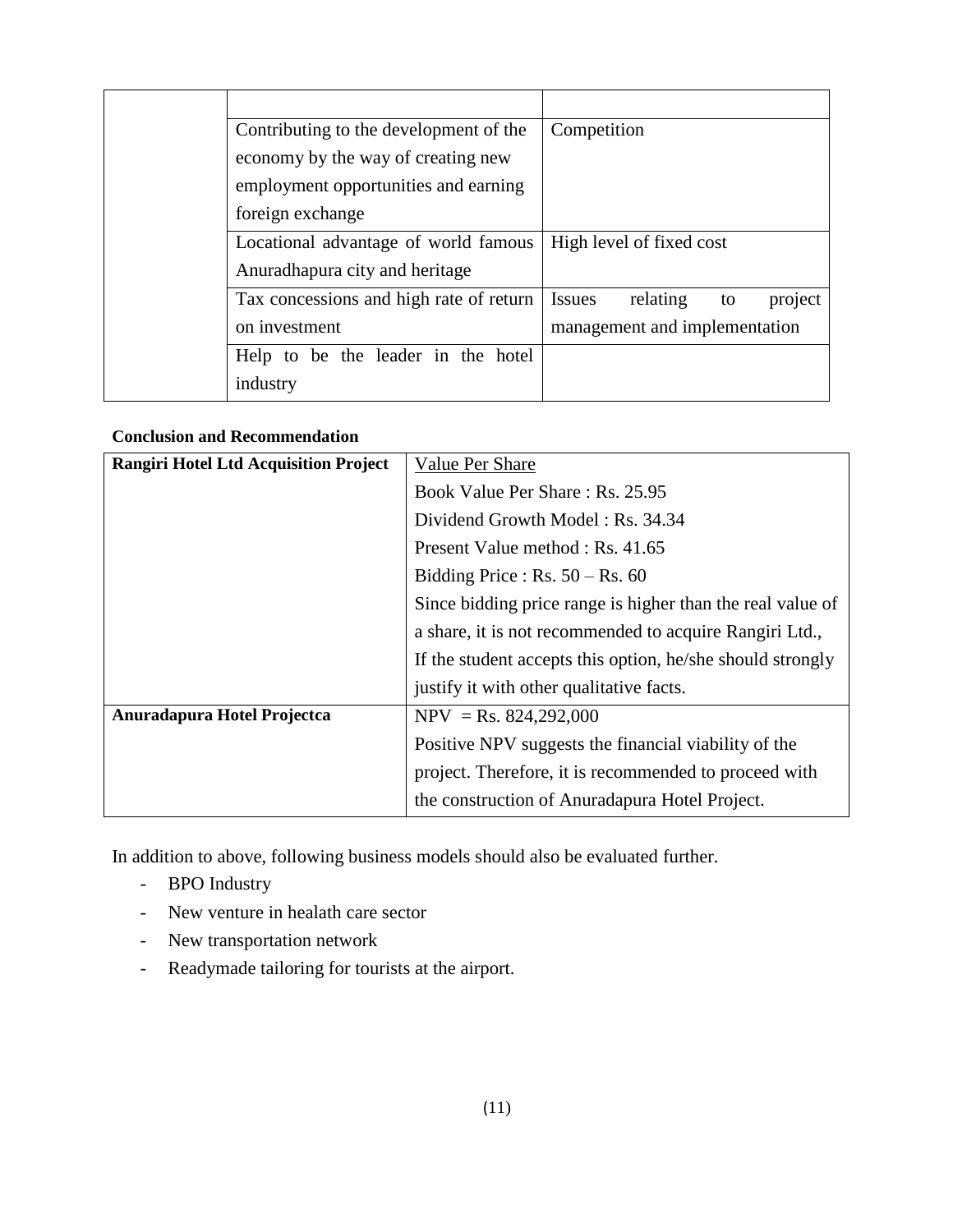#### **Question No. 3**

**Assuming that you are the CEO of Hamson Group,**

**3. Write a separate report to board of directors by emphasizing the importance, implementation procedures and its challenges on integrated reporting to Hamson Group.**

 **(17 marks)**

### **Integrated Reporting**

To : CEO – Hamson Group From: Senior Manager, Hamson Group

Integrated reporting outlines the organisation's social, environmental and economic risks and opportunities and how from a forward-looking and holistic perspective, they have been integrated into the core vision and strategy, over the short, medium and long term. Further, it sets out both financial and non-financial key performance indicators (KPIs) for material risks and opportunities, and demonstrates how performance against each KPI is managed to deliver value in the short to long term. The aim of an integrated report is to allow stakeholders to gain a complete understanding of a company, its strategy and performance, and of how it is dealing with and has addressed sustainability challenges. The purpose of integrated reporting is to demonstrate the impacts of the organisation's environmental, social and governance matters on its financial performance, and vice versa and show how this flows from strategy and internal management processes. It should illustrate the extent to which the financial, social and environmental management systems of the organisation are creating and sustaining value over the short, medium and long term. For example, the application of integrated reporting could see Hamson group monitor the links between investment in customer service training for employees and the changes in customer and employee satisfaction and the return business that result from the business.

By enabling investors to assess the relative sustainability of Hamson Group over an extended time frame, integrated reporting can assist in focusing the financial system on longer-term value creation.

It is important to note that an integrated report is not achieved by merely merging the annual financial and sustainability reports. For most organisations adopting an integrated approach will involve a fundamental shift in Hamson Group model as they examine value creation through multiple dimensions.

Integrated reporting requires that organisations evolve their core mission and strategy to incorporate environmental, social and governance matters and correctly reflect their impacts on the company's financial performance, and vice versa (Jeyaretnam, T and Niblock-Siddle, K, 2010). The way companies do business and the goods and services they provide may be challenged. New opportunities, processes and markets may be explored.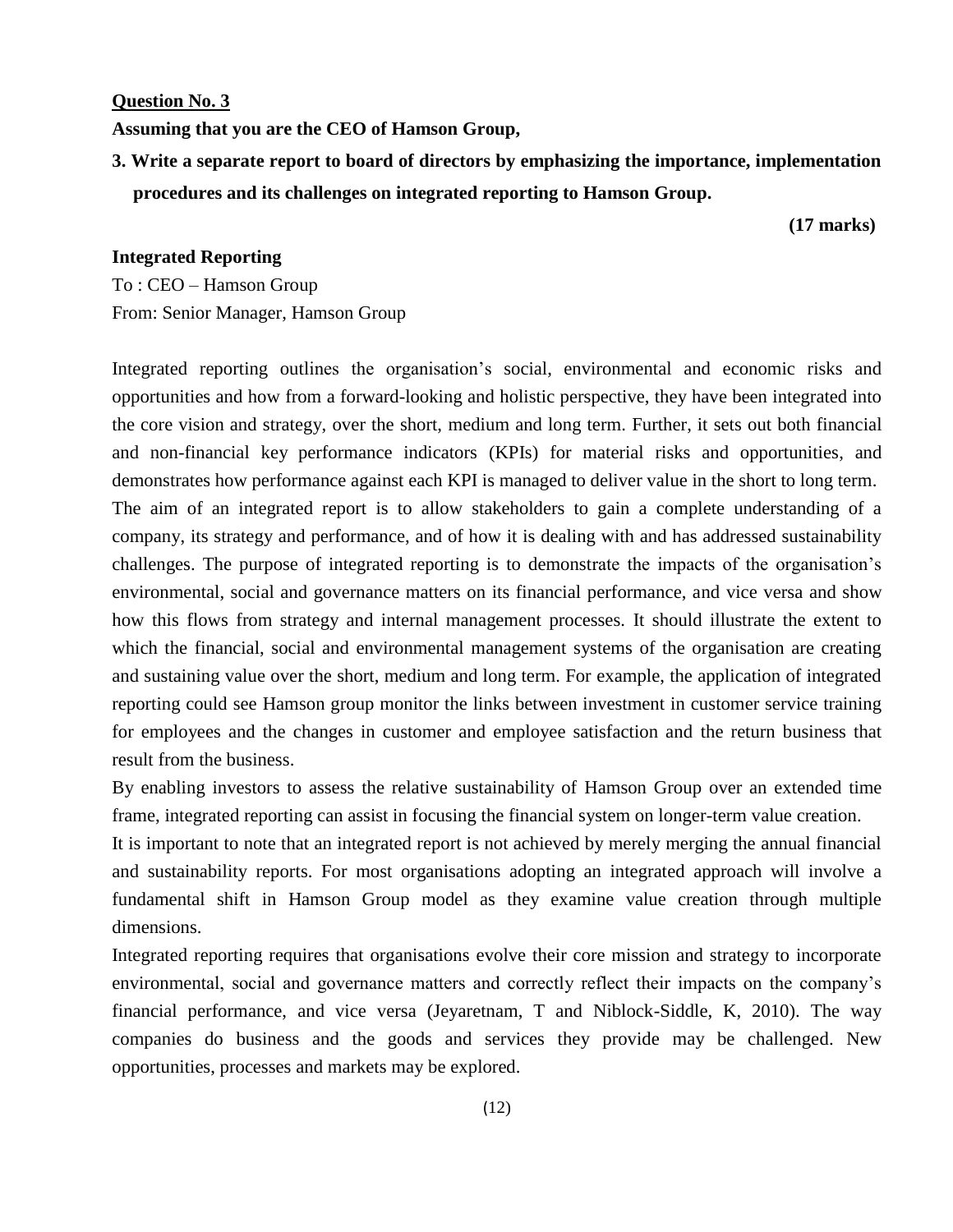Notably, integrated reporting is much more than a public report to stakeholders and it is not merely a merger of financial and non-financial reports. For most organisations, adopting an integrated approach will involve a fundamental shift in their business model as they examine value creation through multiple dimensions.

Integrated reporting requires that the key documents that drive Hamson Group activity, acknowledge and reflect the interdependencies between non-financial and financial performance. Embedding nonfinancials within company values and corporate strategy provides a signal to staff at all levels and to the company's external stakeholders that these matters lie at the heart of the Hamson Group's purpose and are thus to be reflected across operational strategies and policies, programmes and day-to-day operations.

# **Roadmap to integrated reporting**

Integrated reporting necessitates a fundamental change in how Hamson Group is conducted and so requires robust and long-term planning.

### **Stage 1**

- $\triangleright$  Ensure the organisation's processes for identifying and assessing material non-financial risks and opportunities are robust, timely and aligned with processes for managing financial business risks.
- $\triangleright$  Refresh Hamson Group's mission and purpose to encompass material non-financial concerns and reflect their interdependency with the financial standing of the company.
- $\triangleright$  Communicate the organisation's new, integrated mission and strategy to internal and external stakeholders.
- $\triangleright$  Commence development or refinement of non-financial KPIs and targets to reflect the importance of these matters to core business, and measure achievement of operational strategies as well as the core strategy.

Integrate consideration of non-financial matters into core strategic planning activity.

#### **Stage 2**

- $\triangleright$  Refresh the core strategic plan to create an integrated strategy reflecting the organisation's revised vision and purpose.
- $\triangleright$  Revise, as necessary, existing operational strategies and policies for all financial and nonfinancial issues.
- $\triangleright$  Review the stakeholder engagement framework focusing on the need to deepen dialogue and increase transparency.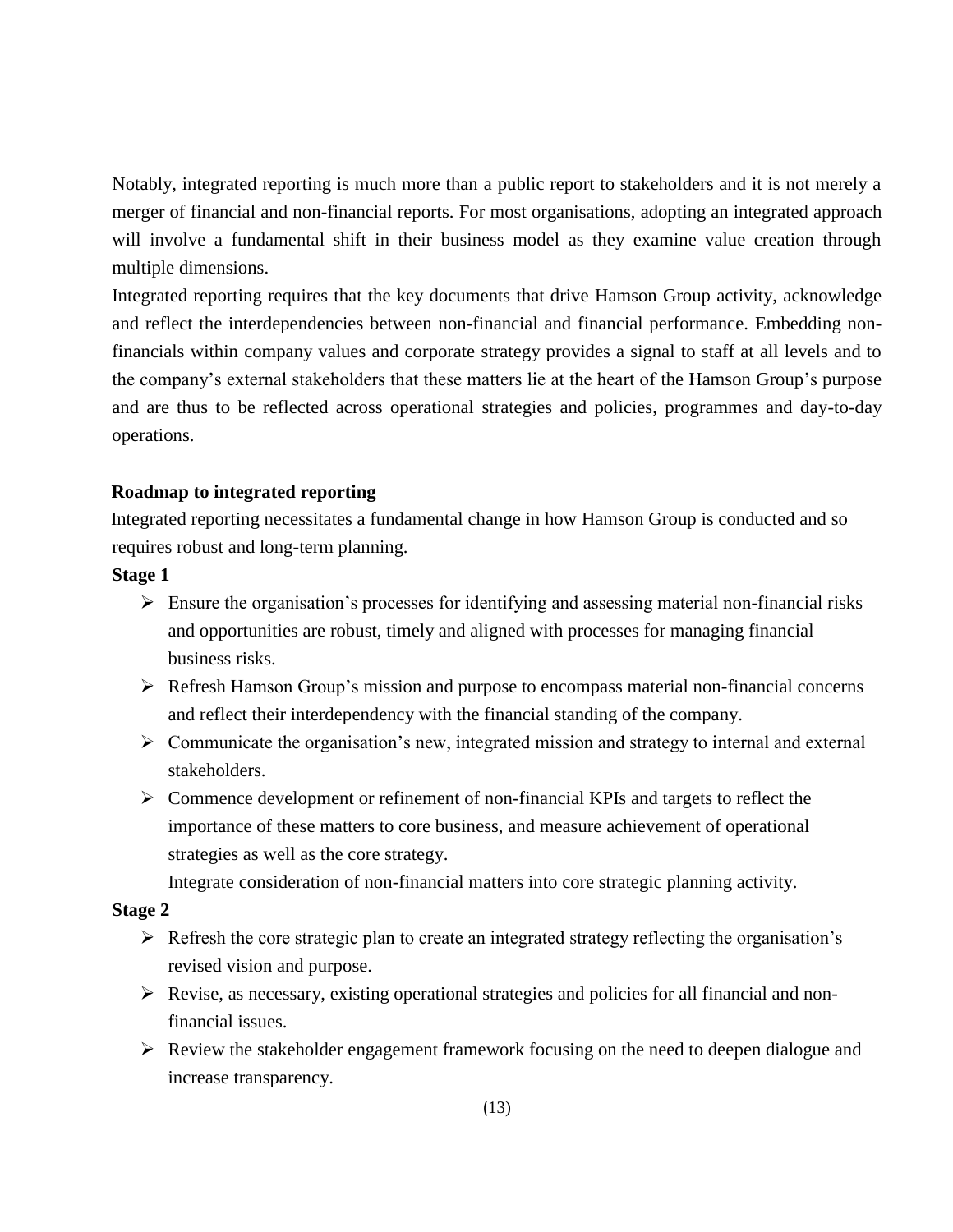- $\triangleright$  Continue development or refinement of non-financial KPIs and targets and create action plans to deliver against them. Ideally, stakeholder engagement would facilitate this process.
- $\triangleright$  Review current internal data collection methods for KPIs and update or establish new systems as required.
- $\triangleright$  Issue a public report that reflects the organisation's emerging integration

# **Stage 3**

- $\triangleright$  Seek external and internal stakeholder feedback on the previous year's report and the reported KPIs and targets.
- $\triangleright$  Gain external feedback on KPIs from investors, communities, customers and employees through the company website and other means.
- $\triangleright$  Improve stakeholder engagement through a higher level and greater number of disclosures.
- $\triangleright$  Review reporting against the applicable framework.

### **Stage 4**

- $\triangleright$  Seek feedback on the previous year's report.
- $\triangleright$  Engage stakeholders online through a facility that allows them to provide feedback, ask questions and discuss issues.
- $\triangleright$  Develop a roadmap to secure third-party assurance for the report.
- $\triangleright$  Issue a public integrated report and continue to release financial and non-financial performance data throughout the year.

# **Implementation challenges**

Integrated reporting is an evolving reporting mechanism. Early adopters of integrated reporting will be required to experiment with systems, data collection and public disclosures and identify how the interconnections between financial and non-financial performance are best understood and communicated.

# **1) Understanding and articulating linkages**

Integrated reporting requires a detailed understanding of the complexity of the organisational valuecreation process, including the relationships between financial and non-financial performance. Hamson Group's ability to articulate such linkages will depend on the extent to which its reporting procedures, knowledge management and data collection systems enable consideration of the relevant data. This will require expanding non-financial reporting systems to facilitate collection of data on all material matters and aligning them with or incorporating them into the company's financial data collection systems.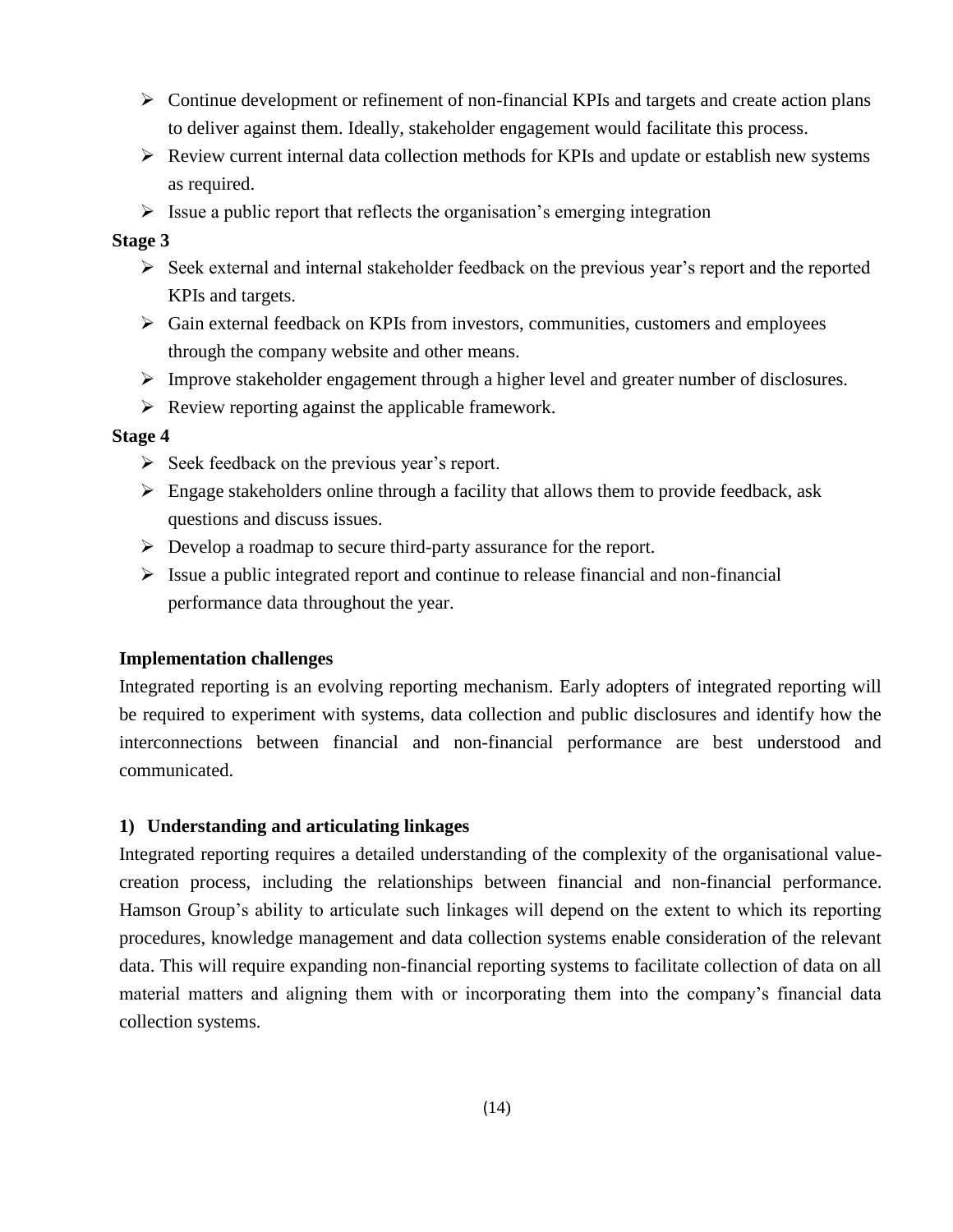# **2) Quantifying performance**

The metrics required for quantifying performance and demonstrating the linkages to financial performance are very different from traditional corporate performance measures. Integrated reporting will involve the development of a new language for measuring and articulating corporate performance, including an increasing use of environmental and social accounting frameworks.

# **3) Maintaining relevance to stakeholders**

A key objective of integrated reporting is to provide an organisation's stakeholders with the information needed to make informed decisions. Therefore, it is critical to ensure that integrated reporting is relevant to each stakeholder group. This will require report content and stakeholder communications to be focused on those issues of greatest materiality. For many companies it may necessitate the release of specialist reports to meet stakeholders' needs and regulatory requirements.

### **4) Integrated risk management**

Effective risk management ensures that a company is proactive in anticipating and managing its emerging risks and opportunities. Defining, prioritising and managing risks is not as straightforward as conventional risk management. Determining risk through application of financial thresholds is not sufficient. It requires a broader consideration of impacts and time frames, informed by transparent materiality-determination and prioritisation processes.

# **5) Challenges ahead**

- Existing reporting procedures, knowledge management and data collection systems must expand to enable companies to articulate both the linkages between financial and nonfinancial performance and how they contribute to the value-creation process.
- A new language for measuring and articulating corporate performance, making use of environmental and social accounting frameworks, is required.
- The information needs of different stakeholder groups may necessitate the release of specialist reports to supplement the integrated report.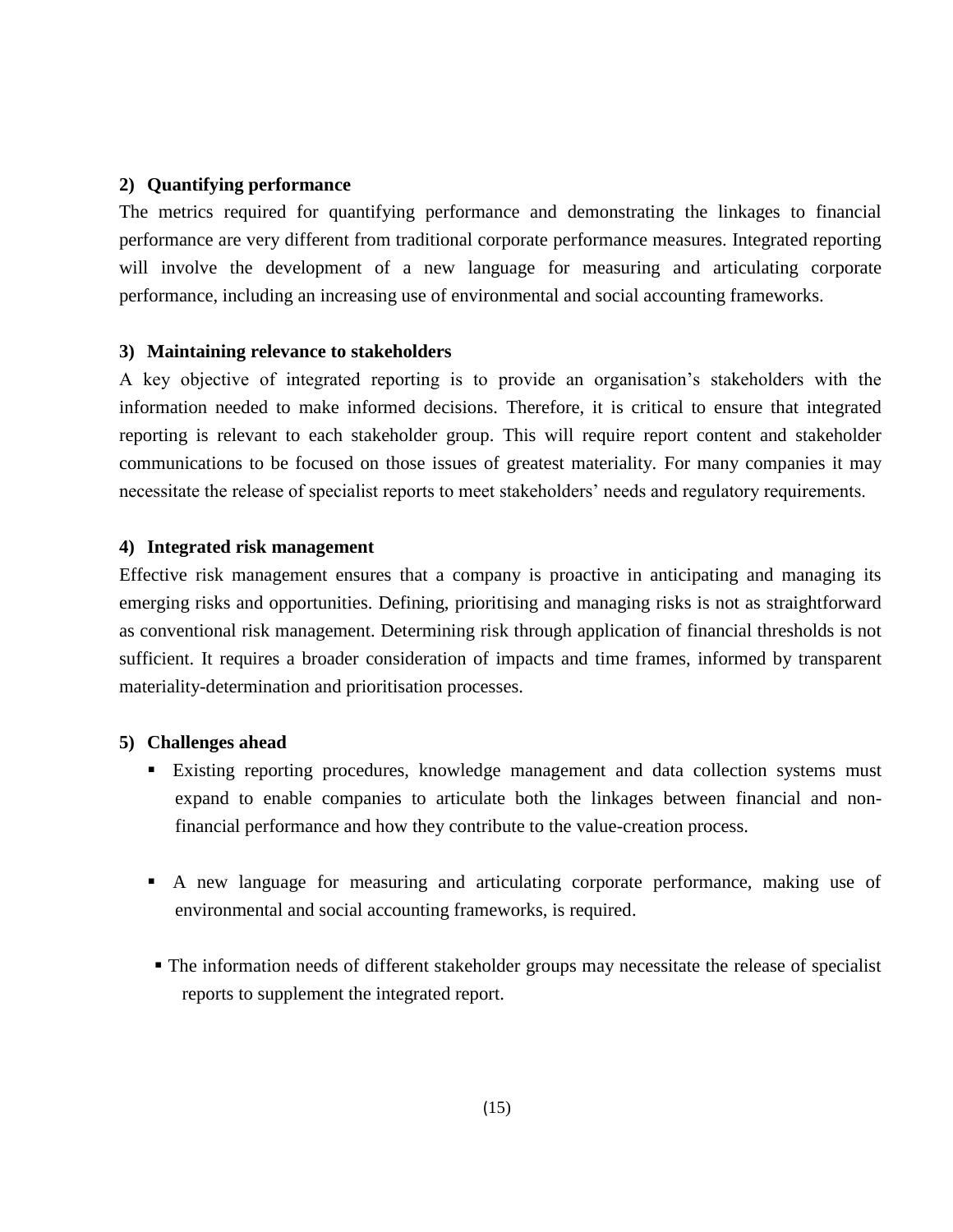- Financial thresholds are not a sufficient test when assessing risks to non-financial areas. A broader consideration of impacts and time frames is required, informed by transparent materiality determination and prioritisation processes.
- Although standards for the assurance of financial and non-financial information currently differ, auditors of integrated reporting will need to assess all data in a consistent and cohesive manner.
- Auditors of integrated reporting will need the right skills and be versed in a broader range of performance fields to assess financial and non-financial information. Conversely, different auditors and different standards may be applied within a hybrid audit model to achieve the desired assurance outcomes.

Demonstrating to asset and fund managers that integrated reporting, with its holistic overview of company performance, will be of value in assessing other investments, will be critical in stimulating the uptake of this new form of reporting.

### **Conclusion and Recommendations**

Traditional forms of public reporting, which include both financial and non-financial reports, do not disclose this link and typically focus on short-term and retrospective performance. They do not provide sufficient information to shareholders and other stakeholders to make informed decisions about the current and future company performance.

The concept of integrated reporting has arisen to address such deficiencies in current reporting regimes. The aim of integrated reporting is to acknowledge and demonstrate how an organisation is managing material financial and non-financial risks and the interdependencies between them. It is forward-looking, focused on short-term and long-term strategies as well as recent performance, and identifies how resources and governance structure will be deployed to create value.

Notably, integrated reporting is much more than a public reporting to stakeholders and it is not merely a merger of financial and non-financial reports. For most organisations, adopting an integrated approach will involve a fundamental shift in their business model as they examine value creation through multiple dimensions.

Therefore, it is recommended to implement integrated reporting system gradually to gain more competitive and sustainable growth in Hamson Group.